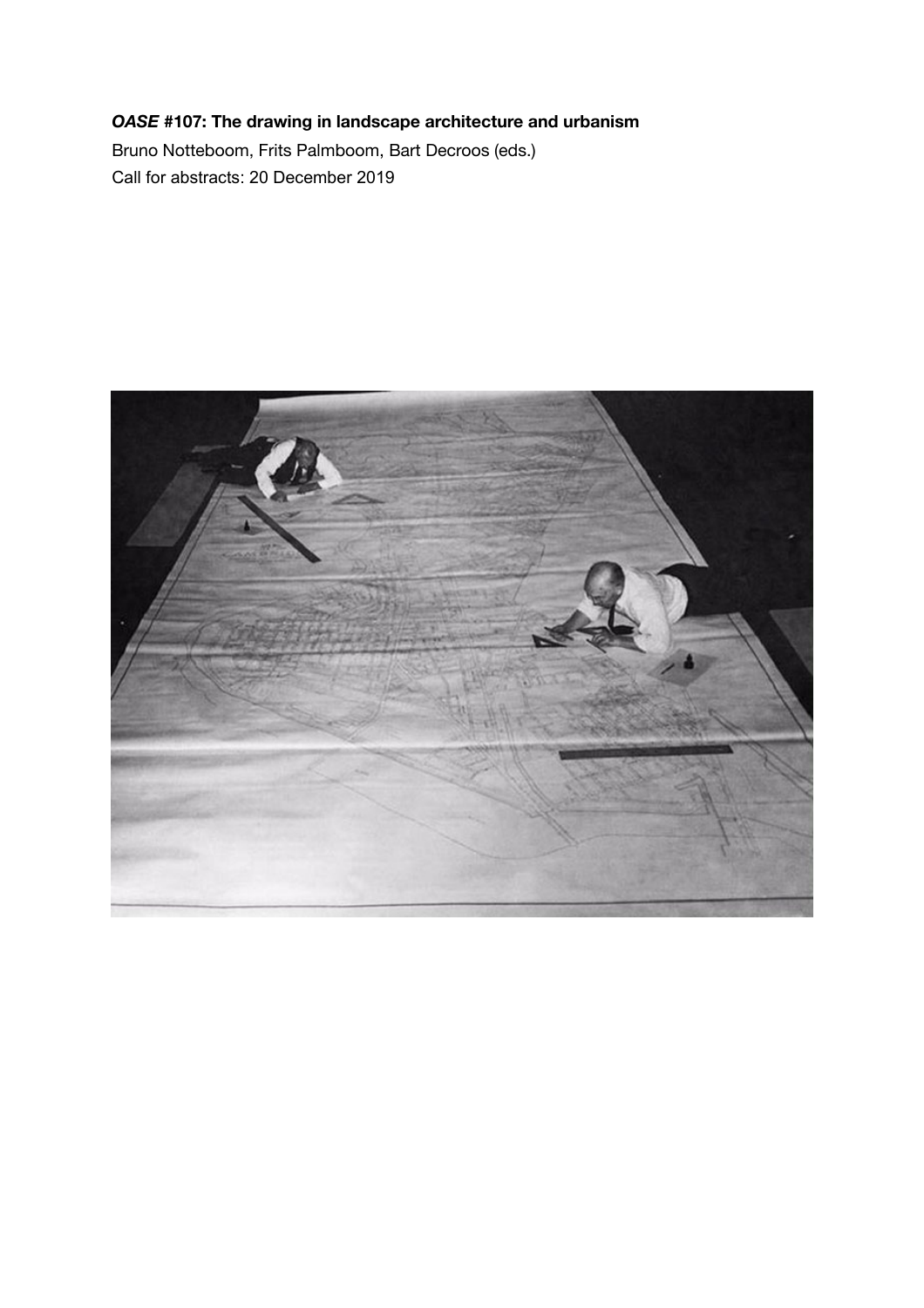### *OASE* **#107: The drawing in landscape architecture and urbanism**

*OASE* 107 is complementary to *OASE* 105, in which the architectural drawing is central. OASE 107 addresses the issue of drawing the city and the landscape, which presents specific challenges. Drawings in landscape design and urbanism cover a wider range of scales than in architecture, from street designs to regional planning. The factor of time also has a greater impact: planning usually takes up a much longer period, drawings go through many phases and procedures, and the city and landscape are never 'finished'. Finally, drawings in landscape design and urbanism are even more a subject of discussion within a wider field of stakeholders: not only in dialogue with clients and users, but with society as a whole and its many arenas of debate and decision-making.

This issue of *OASE* poses the question of how the drawing answers these challenges, both today and in the past. The question derives its urgency from current developments in urbanism and landscape design, between which the distinction has become more diffuse. Both disciplines are no longer regarded as architecture – or gardening – 'on a larger scale', primarily anchored in questions of housing, land development or embellishment. Today ecology, energy transition or 'metabolic' issues are much more present, which leads to new forms of drawing. Leaving an object-oriented thinking behind, both disciplines seem to be convinced of the importance of the process and the impact of the factor of time. Space has become understood as an intersection – a 'coagulation' – of a multiplicity of flows and processes.

For designers it is an essential question how all these flows and processes come together, materialise, and become visible, and how their 'spatialisation' in drawings is represented in analysis and design. The design and the drawing seem to be torn between a processoriented agenda and a spatial intervention whose success depends on disciplinary expectations of care, materiality and intrinsic aesthetic qualities. Sustainable design not only presupposes a bold solution to the problem, but must also be beautiful, empathic and affective. What role does the drawing play – from cartography to sketch? Which traditions offer starting points? What innovations are needed?

#### **Question**

We invite authors to shed light on the different forms of drawing in urbanism and landscape architecture:

#### *1. The drawing as an analytical tool*

In architecture, the site is 'merely' the context for the object to be designed; in urbanism and landscape architecture, (the transformation of) the site is the subject of design itself.